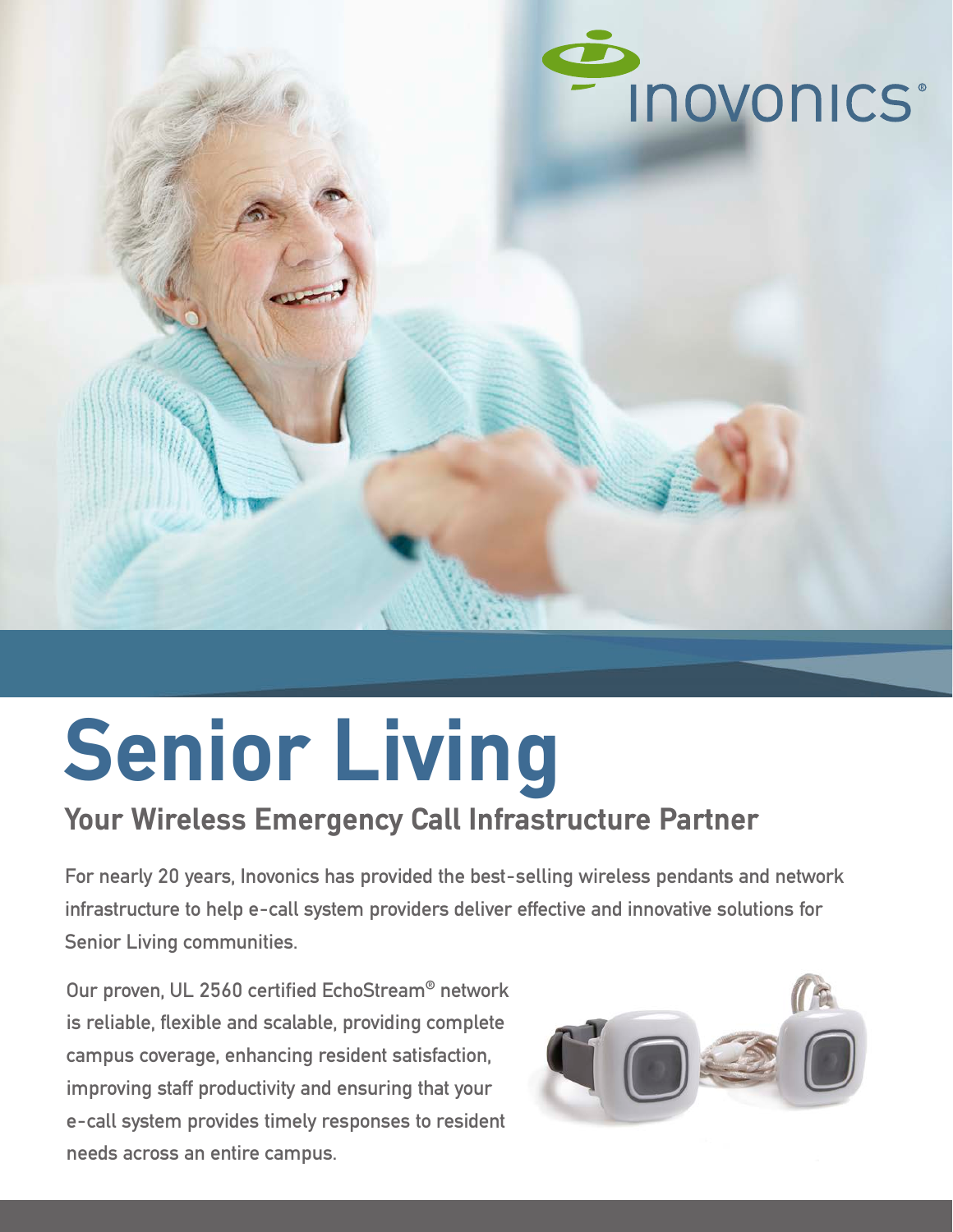

## **Collaboration That Delivers Results**

As partners, we collaborate in the delivery of an effective wireless e-call system that enhances resident safety and satisfaction and improves staff productivity.

- Inovonics provides network infrastructure that delivers alarm and other event information to your application software.
- You design, integrate, install and support the e-call system which intelligently interprets wireless alerts and notifies staff, helping to ensure a timely response.



**Notification Methods E-Call Application Software**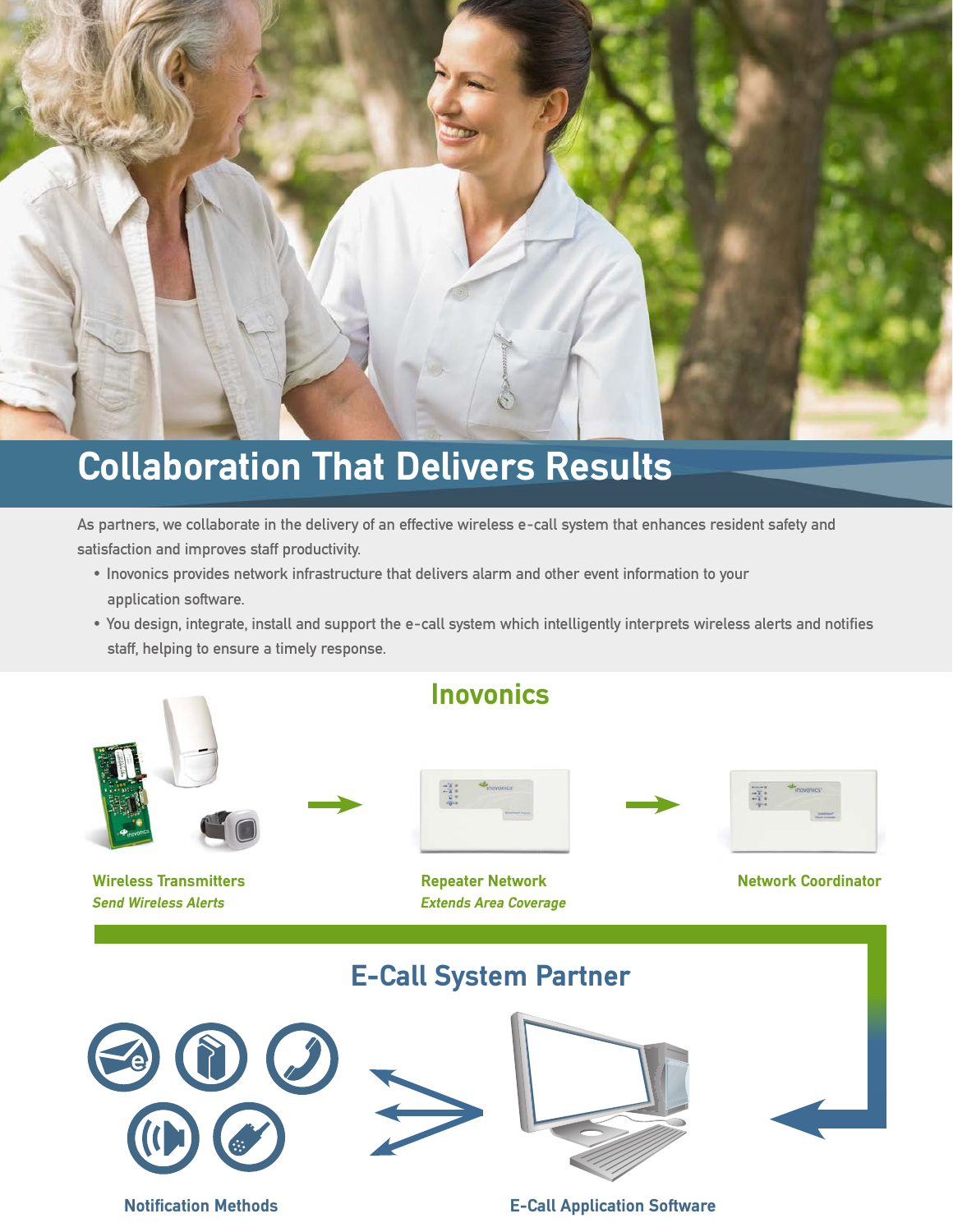## **Inovonics Wireless E-Call Infrastructure Benefits**





#### **Community Operator Benefits**

**UL 2560 Certification**  Inovonics UL 2560\* component certification ensures:

- •99.99% alarm message delivery\*\*.
- •Timely identification of missing devices.
- •Reliable device performance: tested for water exposure, impact, drop and durability.

#### **Faster Alarm Response Times**

Knowing the location of an alarm can help reduce caregiver response times

- •The EN6080 area control gateway offers an on-board algorithm that sends area level alarm location information to the application software over an IP connection.
- •E-call providers can develop their own alarm location algorithms using serial data sent through the EN6040 network coordinator.

### **E-Call Provider Benefits Installer Benefits**

**System Reliability**

- •Patented EchoStream technology avoids RF interference obstacles inherent to commercial properties.
- •Our secure and dedicated network is removed from common faults and down times associated with shared wireless networks.

#### **Scalability and Flexibility**

EchoStream wireless technology is flexible and scalable to cover large multi-building campuses. Simply add transmitters and repeaters as needed to extend coverage to parking facilities, court yards, walking trails, etc.



**Simplicity** Wireless technology reduces set-up time compared to wired solutions.

#### **Ease of Maintenance**

Proven performance means less system maintenance and fewer service calls.

**World Class Technical Support** Free, unlimited access to our experienced Inovonics technical services team for integration, ongoing support and troubleshooting.

\*E-call system providers must achieve system certification from a nationally recognized testing laboratory to claim compliance with UL 2560, The Standard for Safety for Assisted Living and Independent Living Facilities. Applicable to the United States and Canada only.

\*\*Requires the use of repeaters with checkin times of 20 minutes and transmitters with check-in times of ≥60 minutes.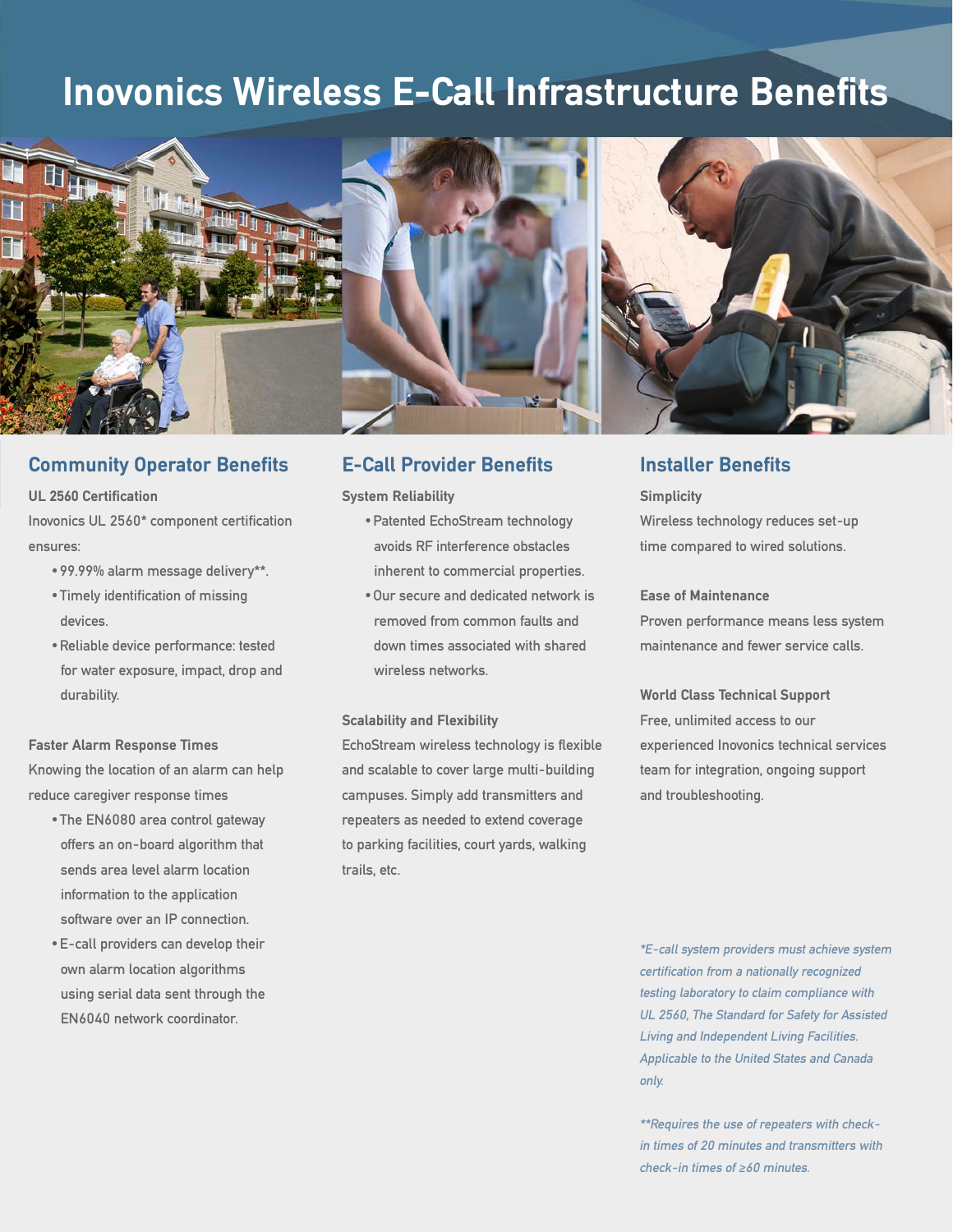

## Senior Living System Components



| <b>UL 2560</b>                                                                                                                                                      | <b>Single Input Universal</b>                                                                                                                                                           | <b>Universal Transmitter with Reed</b><br>Switch                                                                                                                                                    | <b>Dual Input Universal</b>                                                                                                                                          |
|---------------------------------------------------------------------------------------------------------------------------------------------------------------------|-----------------------------------------------------------------------------------------------------------------------------------------------------------------------------------------|-----------------------------------------------------------------------------------------------------------------------------------------------------------------------------------------------------|----------------------------------------------------------------------------------------------------------------------------------------------------------------------|
| <b>Supplemental</b><br><b>Devices</b>                                                                                                                               | Universal transmitters can be used<br>with any standard N/O or N/C sensor<br>and include a case tamper switch.<br>One hour and four hour check-in<br>interval versions are<br>available | Universal transmitters can be used<br>with any standard N/O or N/C sensor<br>and include a case tamper switch. The<br>EN1210W-60 is designed for<br>door/window use and<br>requires use of included | Dual input universal transmitters can<br>be used with any standard N/O or<br>N/C sensor and include an additional<br>N/C input.<br>Dual Input Universal<br>EN1212-60 |
| May be included in the emergency<br>call system, but do not affect the                                                                                              | <b>Universal Transmitter</b><br>EN1210-60                                                                                                                                               | magnet.                                                                                                                                                                                             |                                                                                                                                                                      |
| fundamental operation of the<br>system                                                                                                                              | Universal Transmitter<br>EN1210-240                                                                                                                                                     |                                                                                                                                                                                                     |                                                                                                                                                                      |
|                                                                                                                                                                     |                                                                                                                                                                                         |                                                                                                                                                                                                     |                                                                                                                                                                      |
| <b>Activity Sensor</b>                                                                                                                                              | <b>CON</b><br><b>Activity Monitoring</b><br><b>Detector</b>                                                                                                                             | <b>Smoke Detector</b>                                                                                                                                                                               | <b>CO Detector</b>                                                                                                                                                   |
| The EN1241-60 activity sensor is<br>designed specifically for residential and<br>senior living environments where a<br>notification of daily activity is necessary. | The EN1342-60 activity<br><b>PO</b><br>monitoring detector is designed<br>specifically for residential and senior<br>living environments where a                                        | The FN1244-60 features an onboard<br>sounder, an LED indicator, tamper,<br>EchoStream <sup>®</sup> network supervision,<br>and local test capability.                                               | The EN1245-60 features an onboard<br>sounder, a CO sensor, LED indicators<br>and local test capability to allow the<br>user total visibility of                      |
| Selectable fixed sleep<br>intervals of two, four, or six<br>hours are used to minimize<br>wireless traffic in large<br>installations, while                         | notification of daily<br>activity is necessary.<br>This is a direct<br>replacement<br>for the EN1241-60.                                                                                |                                                                                                                                                                                                     | its functionality.                                                                                                                                                   |

\*E-call system providers must achieve system certification from a nationally recognized testing

laboratory to claim compliance with UL 2560, The Standard for Safety for Assisted Living and Independent Living Facilities.